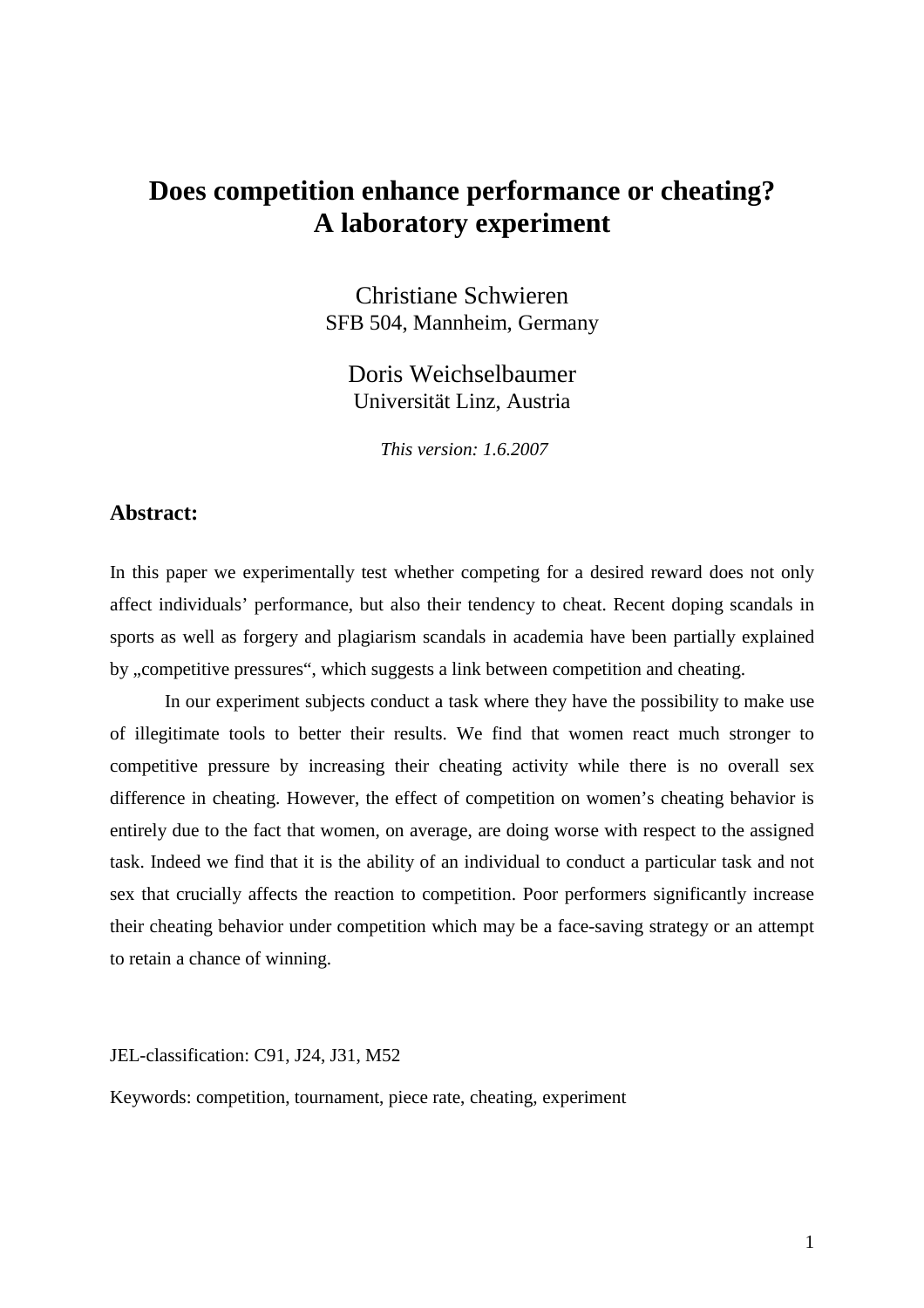### **Introduction**

 $\overline{a}$ 

Economic theory typically considers competition as desirable, since competition improves the functioning of markets, guarantees efficiency by forcing firms to produce at lowest costs, and reduces possibilities of discriminatory behaviour of employers. Recently, however, economists began to become interested in other than purely economic effects of competition. For example, Shleifer (2004) suggests that competition may favor unethical behavior such as corruption or cheating; Brandts et al. (2006) show that competition has a strong negative impact on the distribution of emotional states of people, their experienced well-being and disposition towards others. Gneezy et al. (2003) found that competition may partly be responsible for women's relatively weak labor market position as women do not increase their effort as systematically as men in a competitive setting.<sup>1</sup>

In this paper we are interested in the effect of competitive pressure on cheating. Recently various cases of plagiarism as well as forged research results in academia and doping scandals in sports have pointed towards the existence of heavy cheating in these areas.<sup>2</sup> Competition emphasises the importance of personal success. As a result, people who do not bring about the desired achievements may feel pressured to engage in pretence of such. Furthermore, competition draws the attention from the wellbeing of the group towards the individual and thereby lessens the social cohesion within a group. Consequentially, individuals may find themselves less bound to adhere to standards of fairness but may find it legitimate to gain their personal share by cheating. This may be reflected in cases of fraud that have been increasingly reported. Like encouraging fraud, competition may also provide an incentive to strategically misrepresent information to others. For example Hollingshead et al.

<sup>&</sup>lt;sup>1</sup> Indeed there exists a substantial body of research that investigates the effect of sex and competition in the meantime. One particular focus in this literature has been on the sex composition of the group. While Gneezy et al. (2003) found that women increase their performance only when competing against other women but not when matched with men, Gneezy and Rustichini (2004) argue that girls in a running competition do particularly poorly once they are matched with other girls. Men, on the other hand, are reported to systematically increase their performance under competition. Antonovics et al. (2003), however, find that men perform better when performing against women and not men. Similarly Price (2006) argues that men experience the largest gain in performance when competing against women, while women, on average, do not increase performance. Arslan et al. (2007) conclude from their experiments that stereotype threat might play a major role as an explanation for these results. A couple of studies have also examined whether there is a sex difference with respect to the choice to enter a competition. Niederle and Vesterlund (2005) found that men choose to engage in competition more often than women – a choice which can not be explained by performance and only partly by more optimistic believes. Vandegrift et al. (2004) on the other hand do not find a difference in entry into competition by sex once they control for ability. Datta Gupta et al. (2005) examine whether individuals choose to engage in competition depending on the sex of the other participant. Their results show that men choose competition more often when matched with a man than when the other participant is female. When paired with a woman men choose to compete when they believe the women will also compete.

 $2^2$  For an overview over cheating in sport contests see Preston and Szymanski (2003).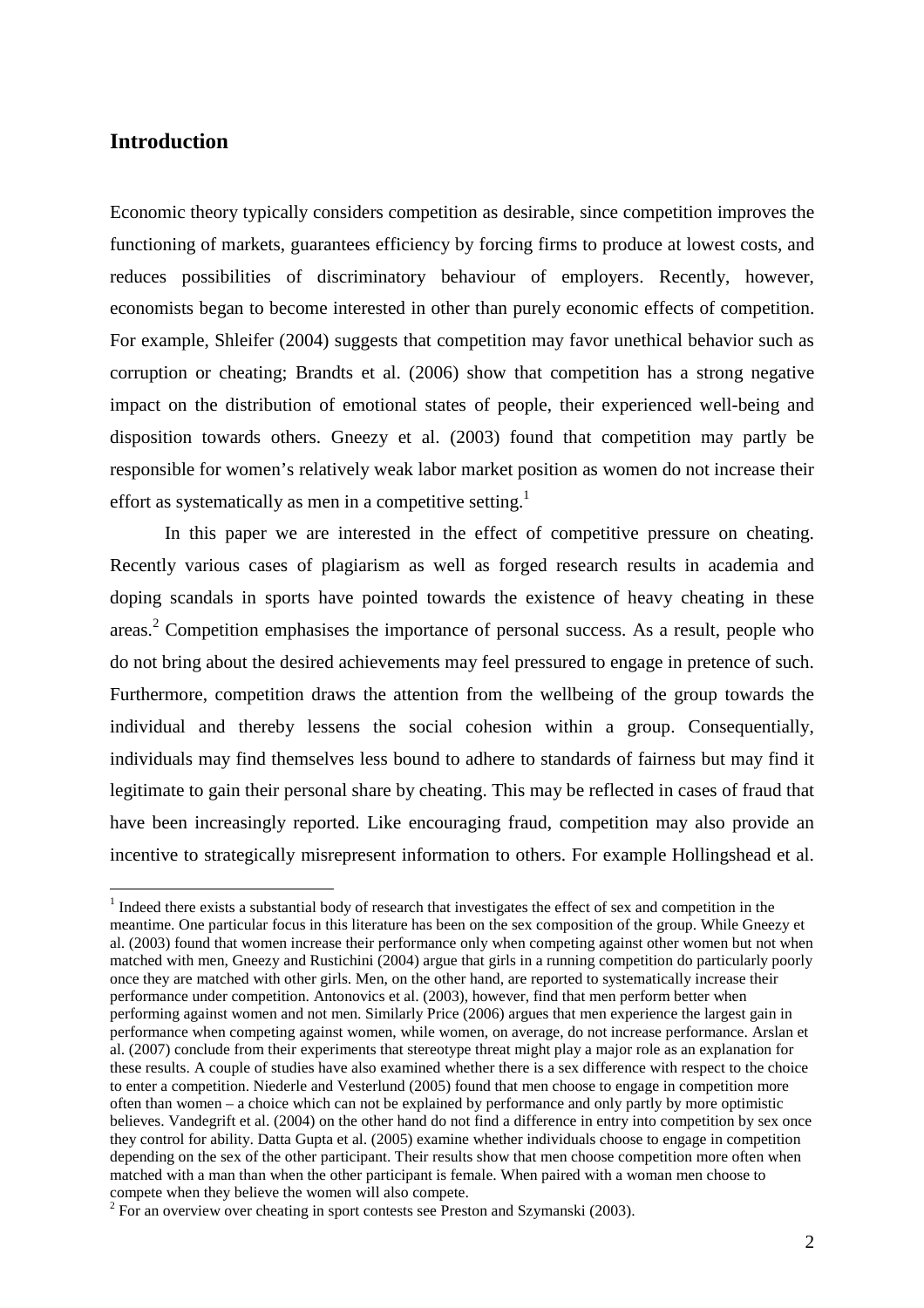(2005) have found that individuals with competitive incentives who engage in a cooperative task often strategically share distorted information to promote their preferred task solution and have considerable impact on group decisions.

In our experiment, individuals also have the possibility to distort information among a number of cheating opportunities. Subjects have to conduct a task under two different treatments: a non-competitive and competitive treatment. The level of competitiveness is induced by the structure of the payments awarded which either depend on absolute or relative performance. As we can observe the subjects' behaviour without their knowing we can test whether cheating is indeed increased by competition.

### **Experimental design**

#### **Task**

 $\overline{a}$ 

Our experiment was based on the design developed by Gneezy et al. (2003) who measured gender differences in reactions towards competition. The online maze-game applied by them is ideally suited to test cheating, as it provides various functions that allow players with little supervision to systematically better their results.<sup>3</sup> Furthermore, as the game does not automatically count the number of mazes solved, experimenters have to rely on subjects' respective records. While Gneezy et al. avoided cheating through close supervision of subjects, we abstained from exactly that to investigate the cheating behavior of individuals. To collect information on the correct number of actual mazes solved by the subjects and compare it to the number of mazes indicated by them, we applied a spy-ware program<sup>4</sup>. Any cheating was identified only after the experiment, so cheaters remained anonymous to the authors.

The participants in our experiment were first asked to solve one or two mazes of difficulty level 2 to get familiar with the task. They were instructed to keep the same level of difficulty throughout the entire experiment. If they had questions they could ask the experimenter quietly. One maze game already appeared on the screen in front of them upon entrance in the laboratory (see Figure 1 for a screen shot). The subjects were told to solely use the arrows on the keyboard to track a marker through a maze. They were instructed that each maze was only considered solved when the marker was led through the goal and a pop-up

<sup>&</sup>lt;sup>3</sup> The game can be found at  $\frac{http://games.yahoo.com/games/maze.html}{http://games.yahoo.com/games/maze.html}.$ 

<sup>&</sup>lt;sup>4</sup> This may seem deceptive at first, but it is standard that in laboratory experiments subjects' entire behaviour is recorded without explicit mentioning.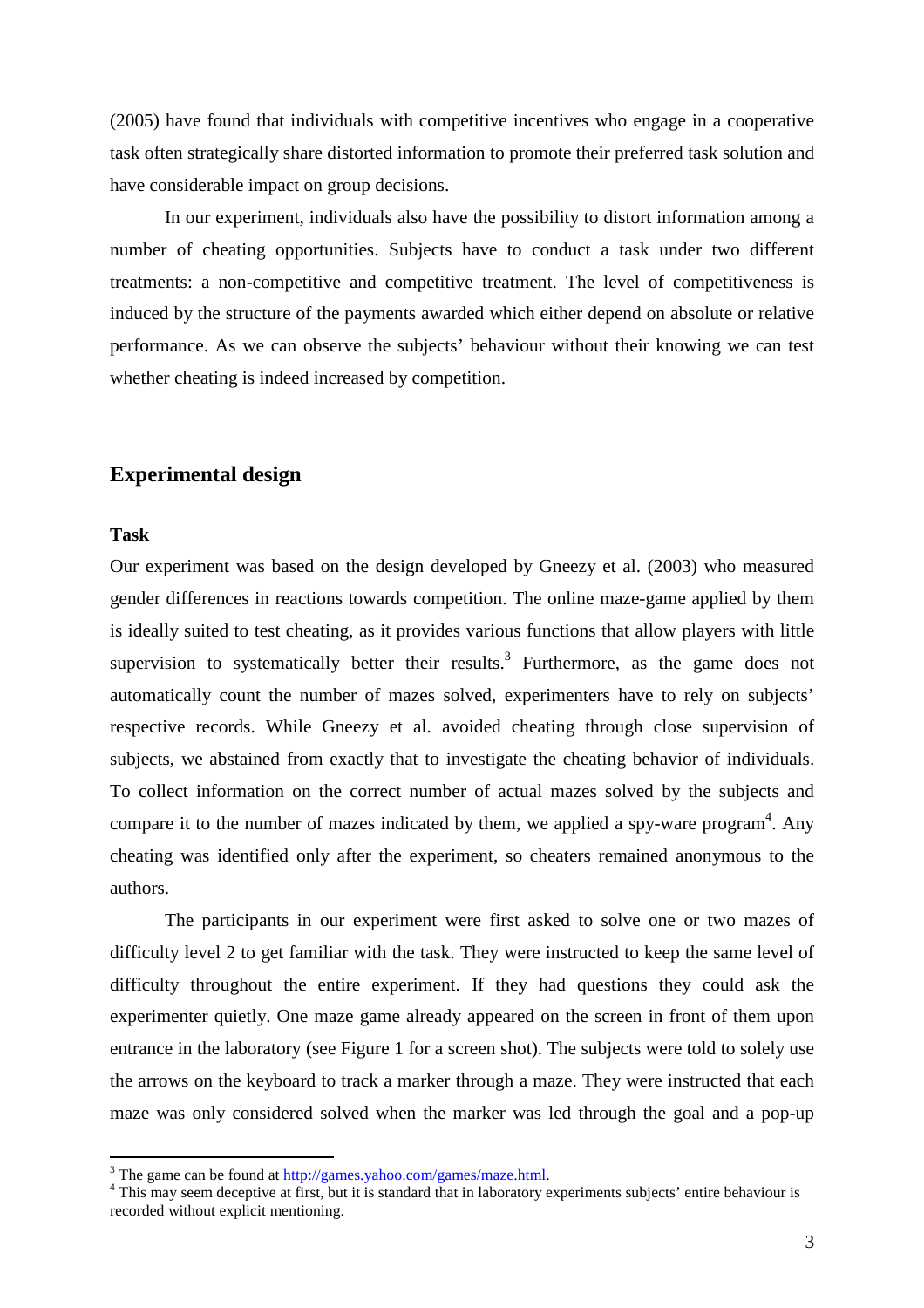window appeared that said "Yahoo! You have successfully solved the puzzle." To open a new maze the participants were told to use the mouse, click "OK" and "New maze." After the participants were sufficiently comfortable with the task the second part of the instructions was distributed that asked them to execute the task for 30 minutes. This part of the instructions also specified a particular payment scheme that induced high or low competitive pressure. The subjects were explicitly told not to use any other functions than the ones described and to carefully record each solved maze into a table, together with the exact time of finishing, as these records provided the basis for their payments. While Gneezy et al. (2003) confirmed that the subjects marked their table correctly, in our experiment we abstained from such a procedure to give individuals the opportunity to cheat. The individuals were given a relatively long work period of 30 minutes<sup>5</sup> to give them sufficient time to discover the different cheating possibilities, but also to increase the spread of actually solved mazes between individuals. As a result a whole range of numbers of mazes would appear plausible to the experimenter and individuals may be more confident to report results that deviate from their actual achievement. After solving mazes participants were requested to fill out a short questionnaire that asked demographic characteristics as well as whether individuals enjoyed the particular game played and whether they like games in general.

At the end of the experiment the experimenter counted the number of mazes indicated by each participant in the distributed tables as solved and payment was done in accordance with the rules for each treatment, privately and in cash.

#### **Cheating**

 $\overline{a}$ 

As has been indicated, the maze-game applied allowed participants to cheat in numerous ways. First of all, the online game provides two functions that allow players to simplify or speed up the solution of the maze. The function 'Auto-Solve' simply solves the game automatically – not only without any effort of the player but also in the fastest possible way. The function 'Path Verify' still demands that the player navigates the curser through the maze, however it immediately indicates when a wrong path is chosen (the curser instantly transforms to a red cross when a wrong path is taken instead of drawing a line through the maze). As a result, players can reduce their effort as foresight becomes less crucial for a quick and successful solving of the task. Furthermore, mazes are available in 5 different levels of difficulty. While participants were asked to work with difficulty level 2, they could illegitimately simplify their task by switching to the easier level 1. Most importantly,

 $<sup>5</sup>$  In Gneezy et al. (2003) participants had to solve mazes for only 15 minutes.</sup>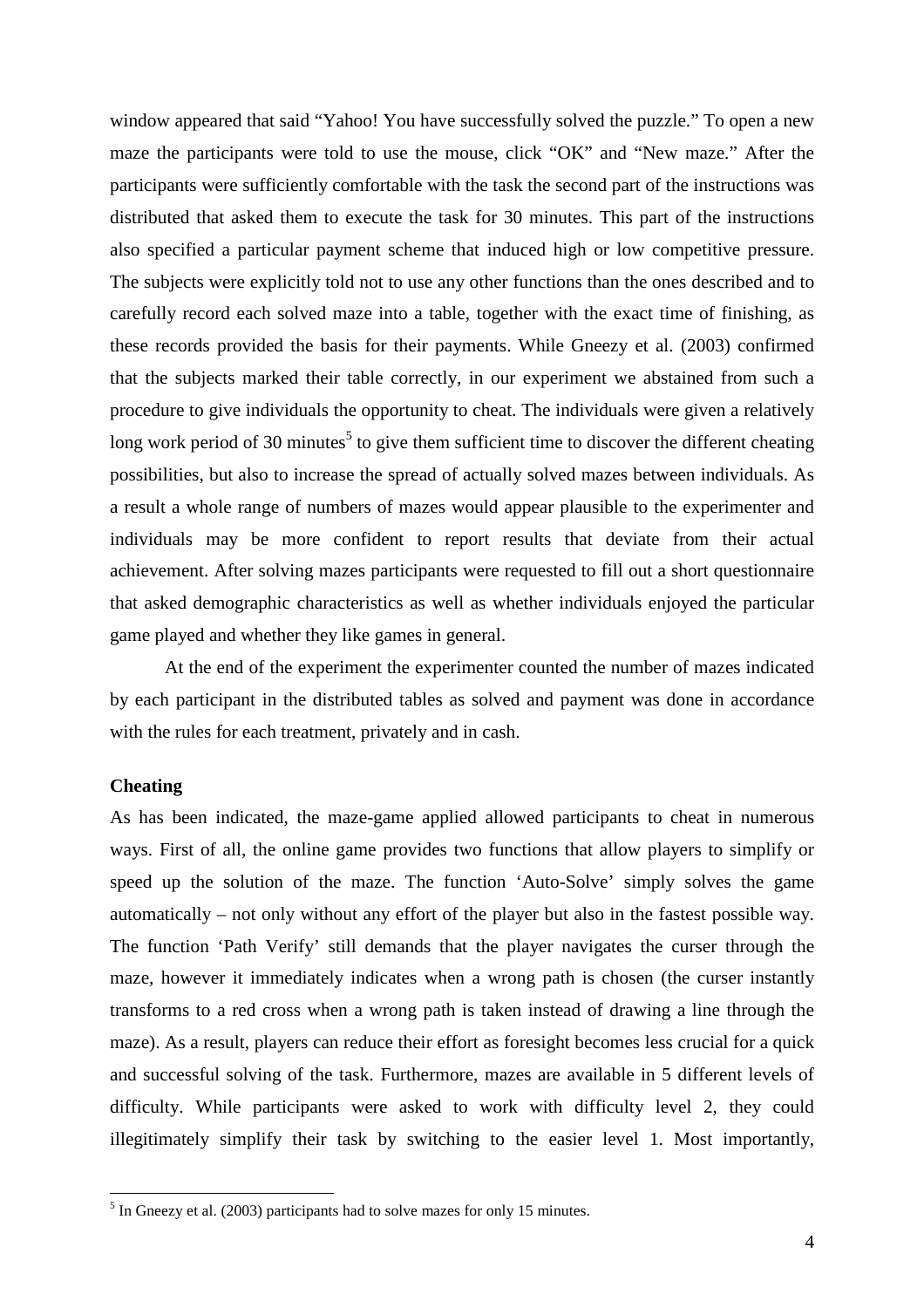however, individuals could cheat by indicating in their table to have solved more mazes than they really had.

 During the course of the experiment each computer was monitored by a spy-program to observe the actual behavior of our participants. The program took a screen shot at every mouse-click and therefore allowed us to identify all different types of cheating. It did not only record if people made use of the functions 'Auto-Solve' or 'Path Verify,' or when individuals changed the level of difficulty of the maze, it also allowed us to identify the number of actually solved mazes and compare it to the number indicated by the participant. The log files recorded by the spy-program were analyzed by a research assistant who was blind to our hypotheses.<sup>6</sup>

#### **Competitive and noncompetitive treatment**

To investigate whether cheating is affected by the competitiveness of an environment, we administered two treatments: a competitive treatment, where individuals have to compete against each other for payment, and a noncompetitive treatment, where payment only depends on the individual's own performance. Following Gneezy et al. (2003) in the noncompetitive treatment participants received a piece-rate payment where they were paid according to the number of mazes solved – irrespective of the amount of solved mazes of other participants. In our experiment subjects received 30 cents per solved maze in addition to their show up fee of 3 €.

In the competitive treatment individuals were subjected to a tournament. They were divided into groups of six individuals, where only the person with the highest number of mazes got paid. In this 'the winner takes all' treatment subjects remained ignorant about who their immediate competitors were as several groups simultaneously worked in the laboratory. In this condition the winner earned  $1,8 \in \mathbb{C}$  for each maze, which is six times (number of participants in the group) the piece rate of 30 cents, plus a  $3 \notin$  show up fee. All other participants only received the show up fee.

#### **Subjects**

 $\overline{a}$ 

All participants were students of different majors from the Universitat Pompeu Fabra, Barcelona, where the experiment was conducted. In each session an equal number of male

 $6$  We do not believe that this manipulation constitutes deception, as we did not claim that we could not track individuals' behaviour on the computer. Typically in experiments the computer records everything participants do without explicit mentioning. Indeed, the subjects were strictly paid according to the number of mazes indicated, as stated in the instructions. Finally, cheaters remained strictly anonymous to the experimenter and authors.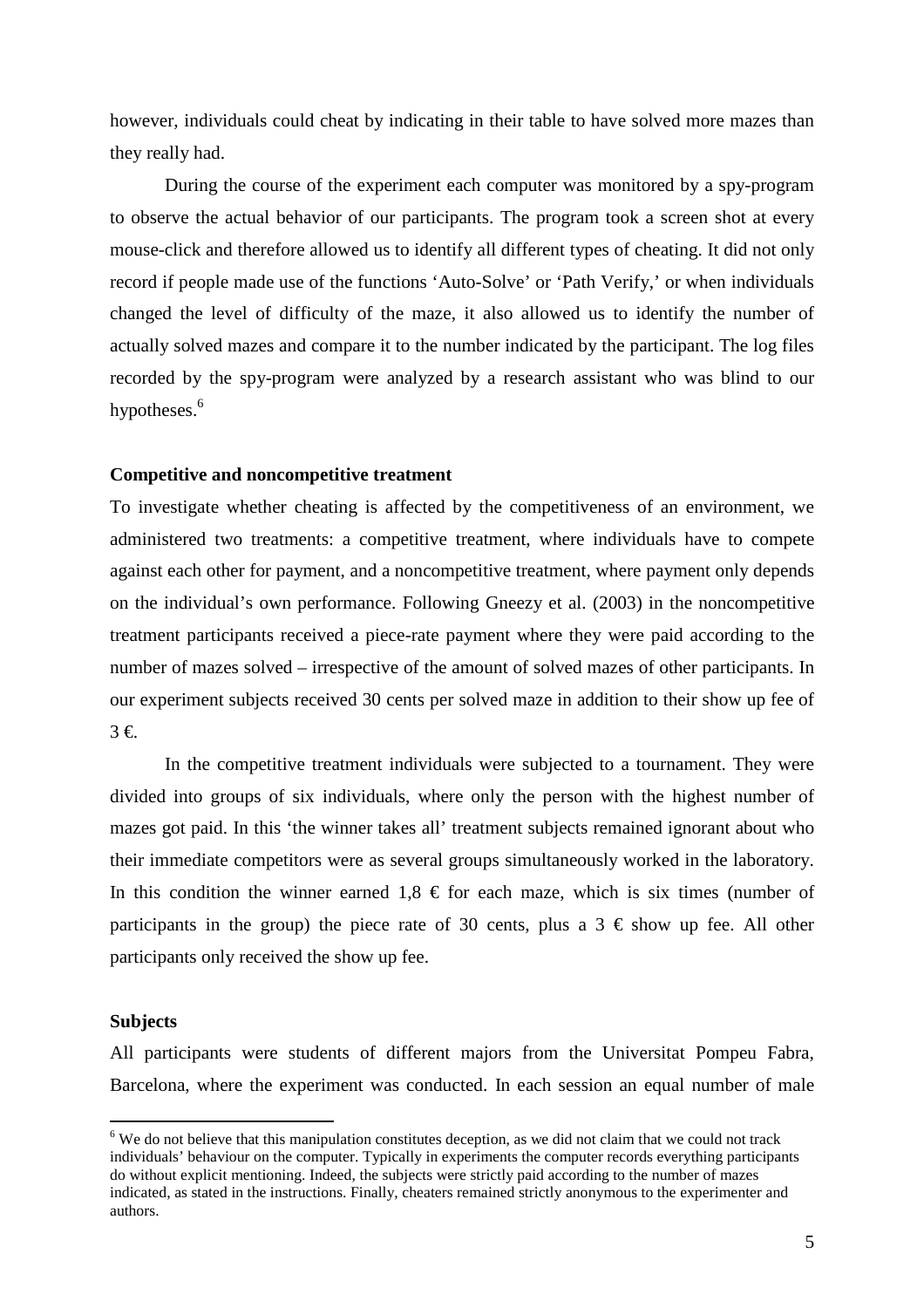and female subjects participated. Subjects were never explicitly pointed to the sex-distribution in the lab, but they could see that the group composition was always half male and half female when entering the laboratory. In total we have fully recorded the laboratory behavior of 33 men and 32 women<sup>7</sup>, 32 of which in the noncompetitive treatment

#### **Results**

 $\overline{a}$ 

The descriptive results of our experiment can be found in Table 1. The table illustrates the amount of mazes individuals solved, the number of mazes they indicated as well as individuals' cheating behavior. Contrary to Gneezy et al. (2003) we do not observe an increase of actually solved mazes as a result of increased competition once we allow subjects to cheat (t = 0.427, p = 0.671, two-tailed p = 0.336, one-tailed). It appears that if individuals realize that there is a possibility to cheat, incentives to increase efforts in a competitive treatment are muted. Furthermore, in our subject pool, women find it significantly harder to solve mazes than men – women solve on average 22.19, men 29 mazes ( $t = -3.624$ ,  $p = 0.001$ , two tailed). Figure 2 illustrates the distribution of solved mazes for men and women and shows that all the top players in our sample are male.

 Table 1 also shows that for the entire population the number of mazes indicated by subjects increase in the competitive treatment just like most of our cheating variables. Our variable "any form of cheating" was coded as 1 when an individual made use of any cheating possibilities and 0 otherwise. With respect to the difference in mazes solved and mazes indicated as solved, we considered as cheating only if a subject indicated a number of mazes solved that was more than 1 above the actually solved amount as reconstructed through our analysis of the spy-ware log-files. The reason for this is that a participant could easily make a mistake once and we want to make sure to include only conscious acts of cheating. $8$ 

 Comparing the overall frequency of cheating between the non-competitive (37.5%) and competitive treatment (42.4%), a Chi-Square test does not indicate a difference in overall frequency of cheating between the two treatments for the entire sample of people (Pearson Chi-Square  $= 0.164$ ,  $p = 0.685$ ). However, once we split up for the different sexes, women appear to increase their cheating behavior under competition (in our sample from 29.4% to 60%) on a marginally significant level (Pearson Chi-Square =  $3.0297$ , p = 0.082) while men

 $<sup>7</sup>$  Due to an activation problem of the spy program in our first laboratory session we suffered a singular loss of</sup>

data that is responsible for the unequal amount of female and male subjects fully observed.

<sup>&</sup>lt;sup>8</sup> Indeed one subject has made such a mistake also to the own disadvantage.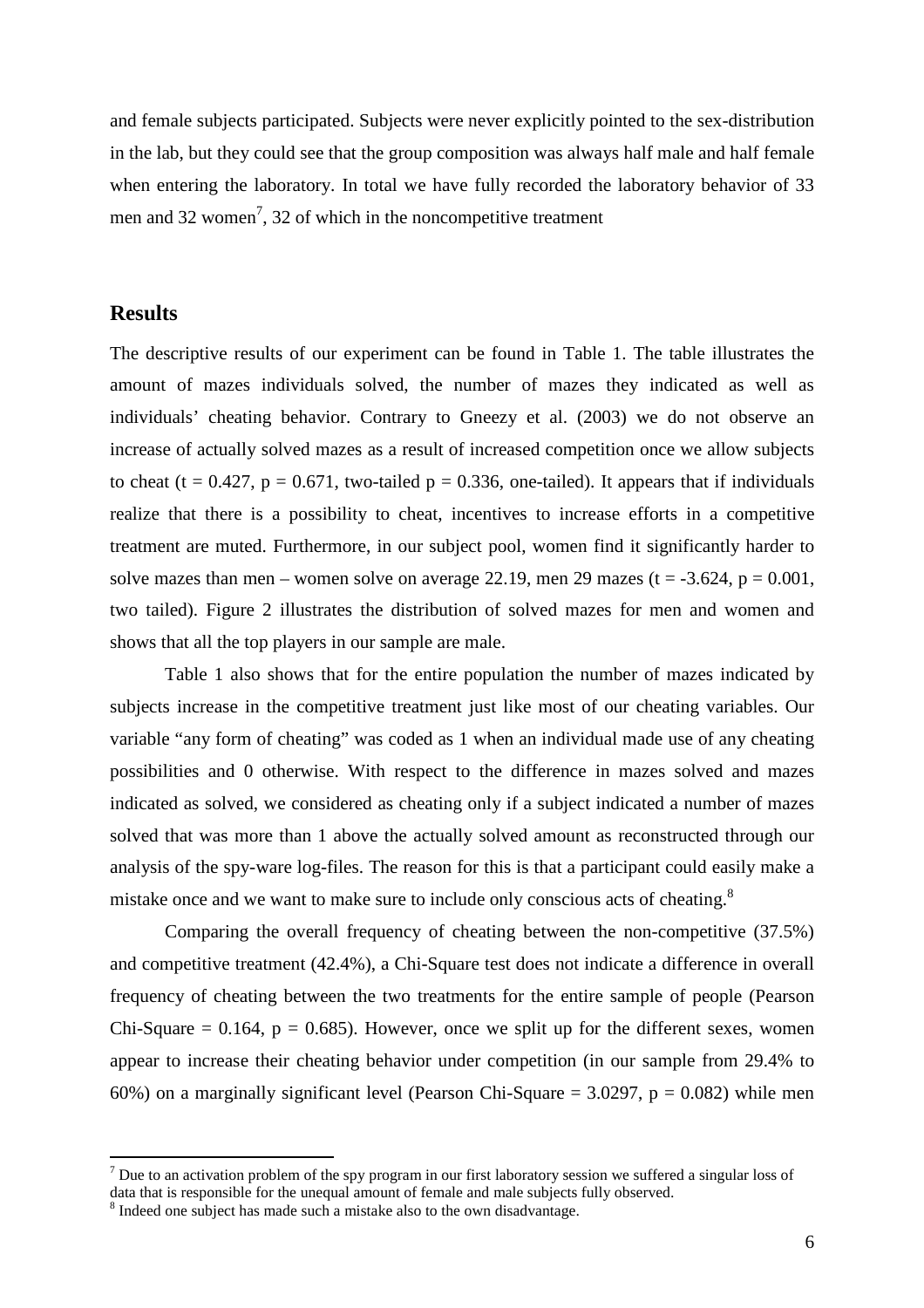do not significantly change their behavior<sup>9</sup> (Pearson Chi-Square = 1.2615,  $p = 0.262$ )<sup>10</sup>.

Another possibility to measure "cheating" is to look at how much individuals exaggerate the number of mazes they have solved. The variable "difference mazes" counts the difference between the number of mazes an individual has indicated as solved and the number actually solved. As Table 1 shows, this difference increases from 1.31 in the non-competitive to 2.91 in the competitive treatment. The effect of competition is marginally significant (t = - 1.502, p = .070; one-tailed; t-test for unequal variances; for men alone: t = -.666, p = .255; for women alone:  $t = -1.438$ ,  $p = .081$ , both one-tailed).

Finally, Table 1 also indicates which particular cheating possibilities individuals make use of. It shows that most people who cheat mainly choose to lie about their actual results (31% in the non-competitive and 39% in the competitive treatment exaggerate their results by more than 1), while fewer make use of the devices "Auto-Solve" and "Path Verify". Almost nobody changes the difficulty level of the task, which indeed is a relatively inefficient way to better one's results.

#### **Sex Differences**

 $\overline{a}$ 

Since it is striking that competition induces women to cheat more while we do not observe a significant effect for men, we also test for sex differences in the previously examined measures for cheating. Looking at the overall frequencies of men and women engaging in "any form of cheating" we do not find any sex-difference (Pearson Chi-Square  $= 0.3693$ , p  $=$ 0.543, two-tailed). However, if we examine each treatment separately (for the respective frequencies see Table 1), we find a marginally significant sex difference in cheating for the competitive treatment (Competitive treatment: Pearson Chi-Square  $= 3.478$ ,  $p = 0.062$ ; noncompetitive treatment: Pearson Chi-Square = 1.012,  $p = 0.314$ , both two-tailed).<sup>11</sup>

When we compare how much individuals exaggerate the number of mazes they have solved, we obtain no significant effect for sex in any of the treatments (competitive:  $t = .860$ ,  $p = .396$ , noncompetitive:  $t = .086$ ,  $p = .932$ , two-tailed).

 $9$  The descriptive statistics show some reduction in the male propensity to cheat in the competitive treatment, even if not statistically significant. If we consider as cheating also when an individual indicates only one maze more than actually solved, than the sample mean for the frequency of cheating remains virtually constant for men in the two treatments, while women's frequency to cheat increases under competition.

 $10$  Although we have a clear hypothesis we conduct a two-tailed test, because we observe some reduction in male cheating behaviour under competition that we do not want to systematically rule out.

<sup>&</sup>lt;sup>11</sup> We conduct a two-tailed test since we do not have a hypothesis about the direction of a sex difference with respect to cheating.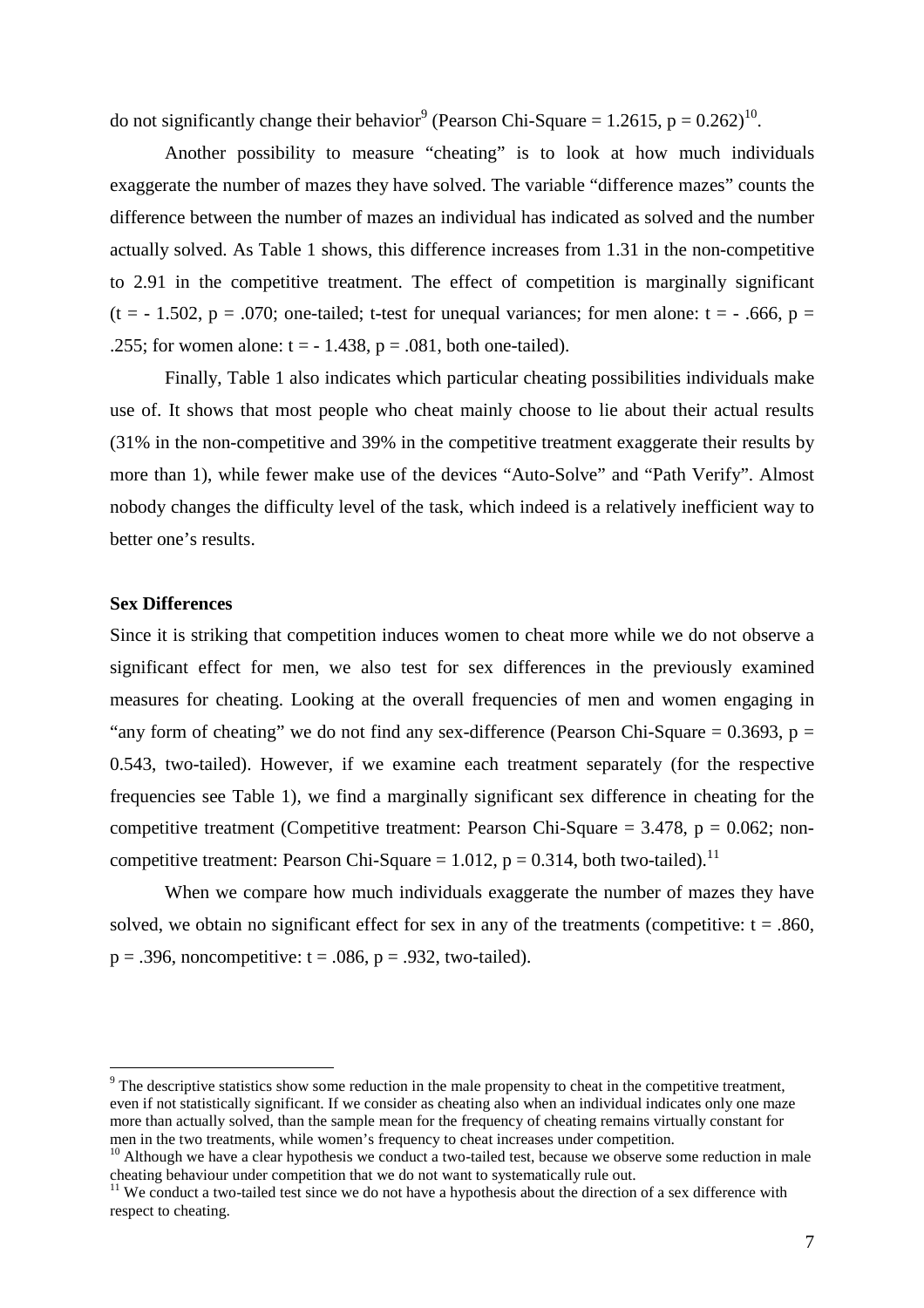#### **The probability to cheat in more detail**

Table 2 now presents a more detailed analysis of how the probability that a person cheats in any way is affected. The coefficients represent marginal effects. In the first specification we merely control for treatment, sex and the interaction between the two. In the following specifications we further include the main subject studied by participants in the experiment (base category: economics), as well as additional information collected in our survey. While in column 1, the effect of competition just falls short of reaching significance, specifications in column 2 and 3 indicate that the probability of cheating is increased by  $41 - 48$  percentage points in the competitive treatment. This, however, is only true for women, as for men this effect is offset by a negative interaction effect of similar size  $(39 - 42)$  percentage points). Men, therefore, do not appear to significantly change their cheating behaviour under competitive pressure. This confirms our previous results. Furthermore, individuals who enjoyed playing mazes in the experiment were significantly more likely to cheat – however, probably the causality is reversed and those subjects who cheated found the play much more delightful. $^{12}$ 

#### **Cheating and ability**

 $\overline{a}$ 

In the next step we are interested in whether the ability to conduct a certain task affects the cheating behaviour of individuals. Subjects who know that they cannot perform very well in comparison to the people they are competing against may engage in cheating as a 'face saving strategy' – simply to avoid embarrassment. They may also find it necessary to make use of illegitimate tactics to retain some chances to succeed under increased competitive pressure. Since women on average performed worse in the task than men (the correlation between male sex and the number of mazes solved is 0.42), this may explain the observed sex difference in cheating in reaction to competition. To examine this question we classified our subjects as either 'good' or 'bad players', depending on whether they managed to solve more or less than the median amount of mazes  $(= 27 \text{ mazes})$ . Table 3 illustrates the cheating behaviour of the two groups and shows that those who perform poorly do not only increase their probability to engage in any form of cheating (good players: Pearson Chi Square  $= 1.402$ ,  $p = .118$ ; bad players: Pearson Chi Square = 2.837,  $p = .046$ , both one-tailed) but also cheat more heavily by more severely exaggerating the number of mazes solved when under competition (good players:  $t = -.146$ ,  $p = .443$ ; bad players:  $t = -1.534$ ,  $p = 0.069$ , both one-tailed, for bad

 $12$  If we apply the same specifications to examine how individuals exaggerate the number of mazes they have solved in a Tobit analysis (not shown), we also find a positive effect of competiton that is significant at the 10% level.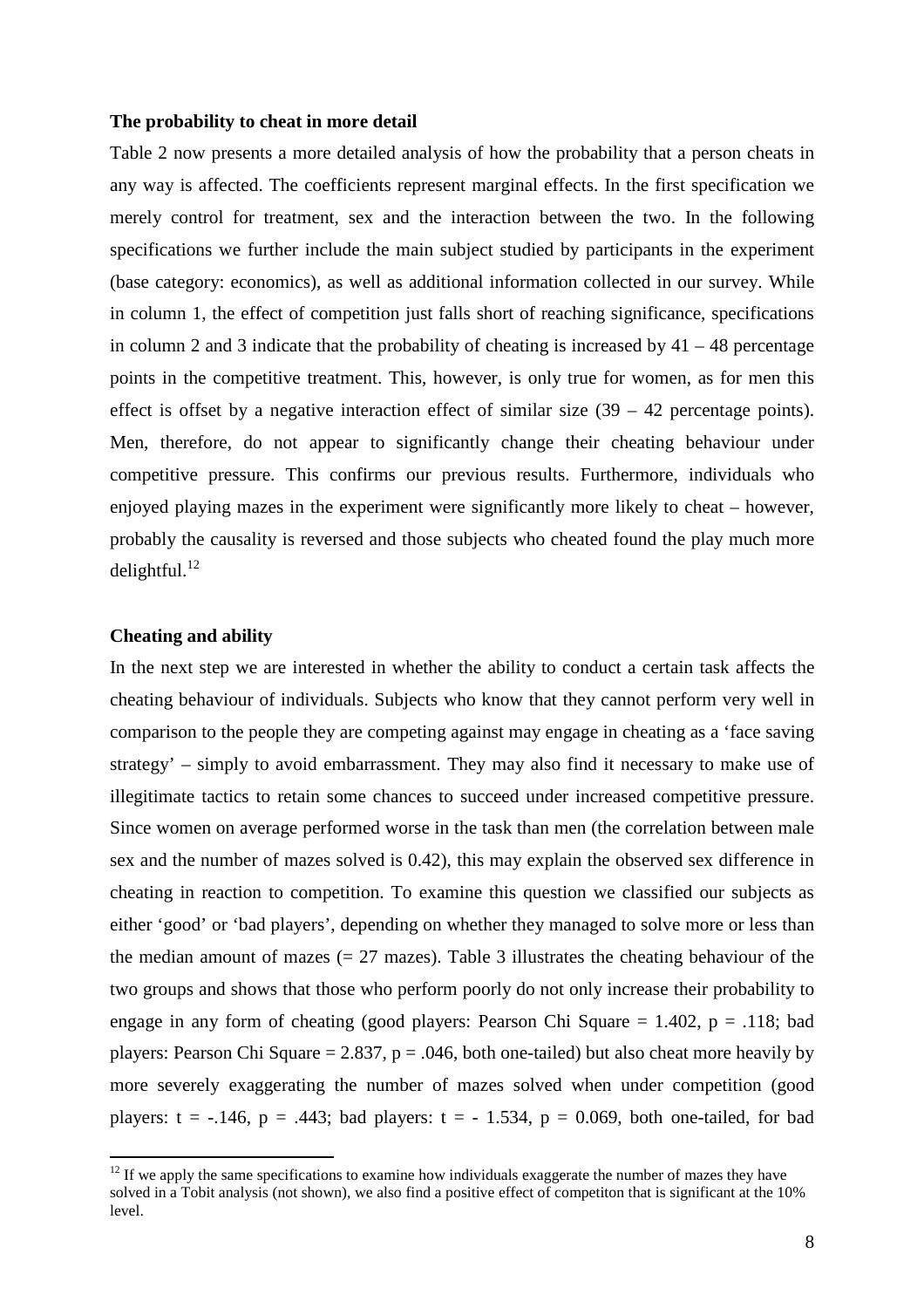players t-test for unequal variances). The latter is also illustrated in Figure 3. For good players, on the other hand, no significant change in behaviour with respect to frequency and intensity of cheating is found between the two treatments.

In Table 4 we now replicate the previous analysis but additionally control for the ability of a player and furthermore account for an interaction effect of ability and competition in column 4-6. As it turns out, once we include the latter, the interaction effect of competition and male sex becomes insignificant. Indeed, good players cheat significantly less under competitive pressure than bad players  $(-44 - 49)$  percentage points) and the correlation of the ability of players and sex is responsible for what has previously appeared as a sex effect of competition on cheating.

 The probability that an individual is prepared to cheat is probably the most interesting but not the only available variable to investigate the effect of economic competition on cheating. We can also examine whether people cheat more heavily under competitive pressure. For example, under competition they may increase the number of levels on which they cheat – as has been pointed out, subjects could lie about their results or use various illegitimate measures to facilitate the task. Furthermore, individuals could lie more heavily under competitive pressure. We will examine these questions in the following.

 The cheating of an individual in, for example, two different ways instead of one way represents heavier cheating. However, it is unclear whether to judge this behaviour as double as severe as the cheating of a subject who merely uses one single cheating strategy. Consequentially we estimated an ordered probit of the number of ways an individual cheated as presented in Table 5. We find that in the competitive treatment individuals significantly increase the ways they use for cheating. Again it turns out that this effect primarily holds for low ability players, as the effect of competition is muted for the good players. The interaction effect of good player and competition does not always reach significance though. Again people who enjoy the game cheat more – or rather the other way around.

 Finally, in Table 6 we look at the intensity of cheating as represented by the difference of the number of mazes indicated versus actually solved by an individual. Since this difference has a natural cut-off point at zero, we conduct a Tobit estimation. Again, the effect of competition is positive, but less significant.<sup>13</sup> It appears that good players may generally exaggerate less with respect to the number of mazes they indicate as solved – not only in the competitive treatment. Interestingly those subjects who like games of the kind used in the experiment lie less with respect to the amount of mazes they have solved while they do not

 $\overline{a}$ 

<sup>&</sup>lt;sup>13</sup> Apart from column 5 and 6 where the effect is significant at the 5% level, only a significance level of 10% is reached.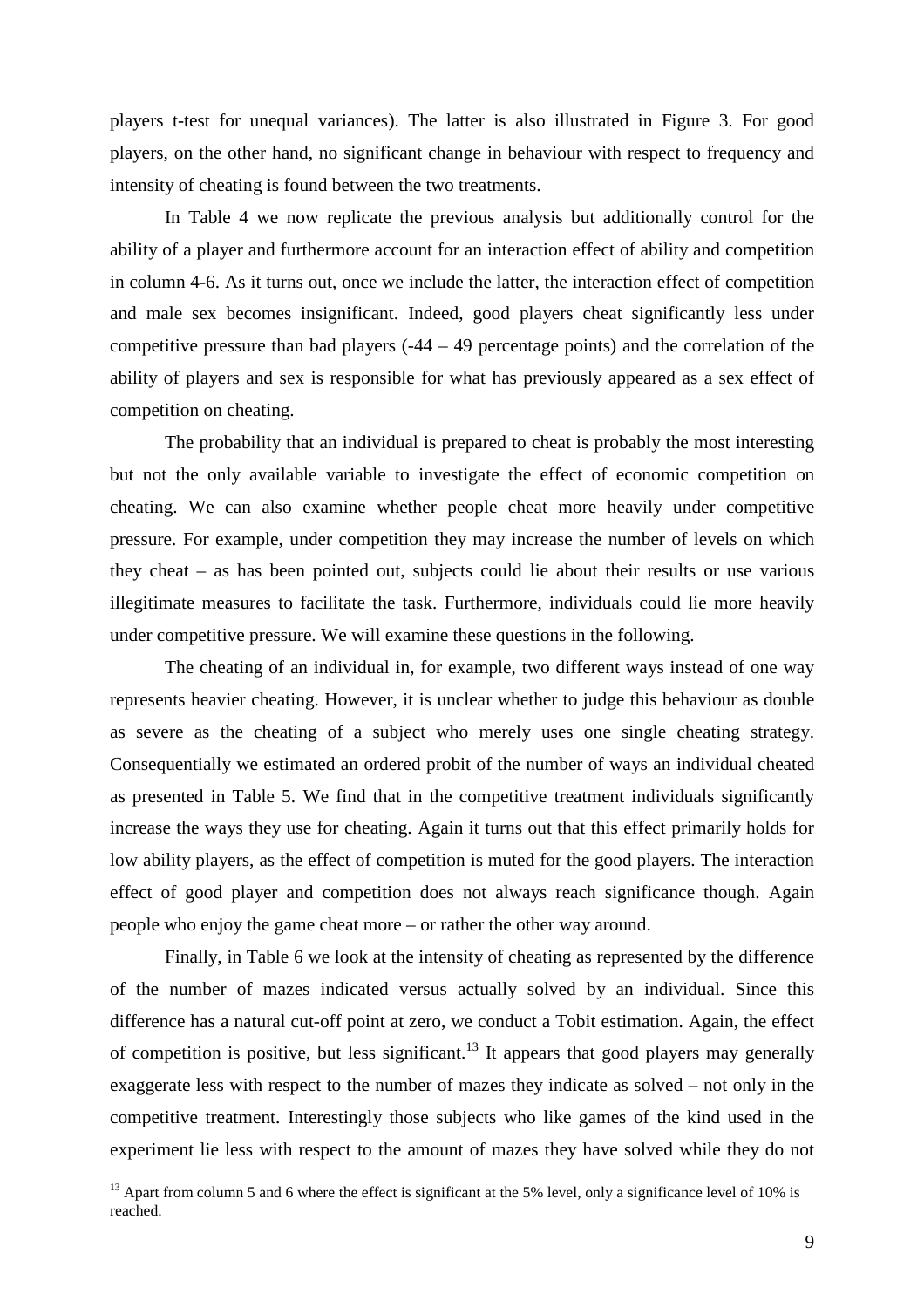appear to cheat less in general. This may mean that these individuals, who seem to represent 'game afficiados', happily cheat with the tools such a game supplies itself, while the may perceive it as dishonorable to blatantly lie about one's result.

### **Conclusion**

 $\overline{a}$ 

In this paper we investigated how increased competitive pressure affects individuals' work behavior if there is a possibility to lie about one's performance or to cheat in the acquisition of a certain work outcome. First of all, when there is an opportunity to cheat we do not find that individuals increase their effort under competition as commonly assumed and empirically found in some experiments (e.g. Gneezy et al., 2003; Gneezy and Rustichini, 2004).<sup>14</sup> It seems that if individuals recognize a possibility to cheat, their incentives to increase effort under competition are muted. Second, while we do not find any significant sex difference in the overall amount of cheating in our experiment, women do significantly increase their cheating activity under competitive pressure while men do not significantly change their behavior. However, further investigation shows that it is not sex but ability that drives these results. In our sample women are doing significantly worse in the task at hand and are overproportionally clustered in the category of poor performers. Once we control for the fact that an individual is of high or low ability the sex-difference in cheating disappears. Instead it turns out that individuals who are less able to fulfill the assigned task do not only have a higher probability to cheat, they also cheat in more different ways. It appears that poor performers either feel entitled to cheat in a system that does not give them any legitimate opportunities to succeed, or they engage in a "face-saving" activity to avoid embarrassment for their poor performance.<sup>15</sup>

That those individuals with little chances to win decide to cheat the most appears plausible; however, we believe that this finding may depend on the specific setting. For example in sports also top performers have been found to be involved in doping scandals. In contrast to sport or most other real-life tournaments, in our experiment the ability of players is relatively heterogeneous.<sup>16</sup> As a result in our tournament top players do not face such strong competition from others – even if these cheat. In sports (or top management), however, the competition is primarily between individuals of much more identical ability. As a result, a

 $14$  Also Brandts et al. (2006) do not find an increase in efficiency as a result of heightened competition.

<sup>&</sup>lt;sup>15</sup> Indeed, in our sample only one cheater actually wins a tournament as a result of her cheating behavior.

<sup>&</sup>lt;sup>16</sup> It also has to be noted that in our experiment the stakes to cheat may be much lower as the "price" of winning can barely be compared with any real-life tournament price.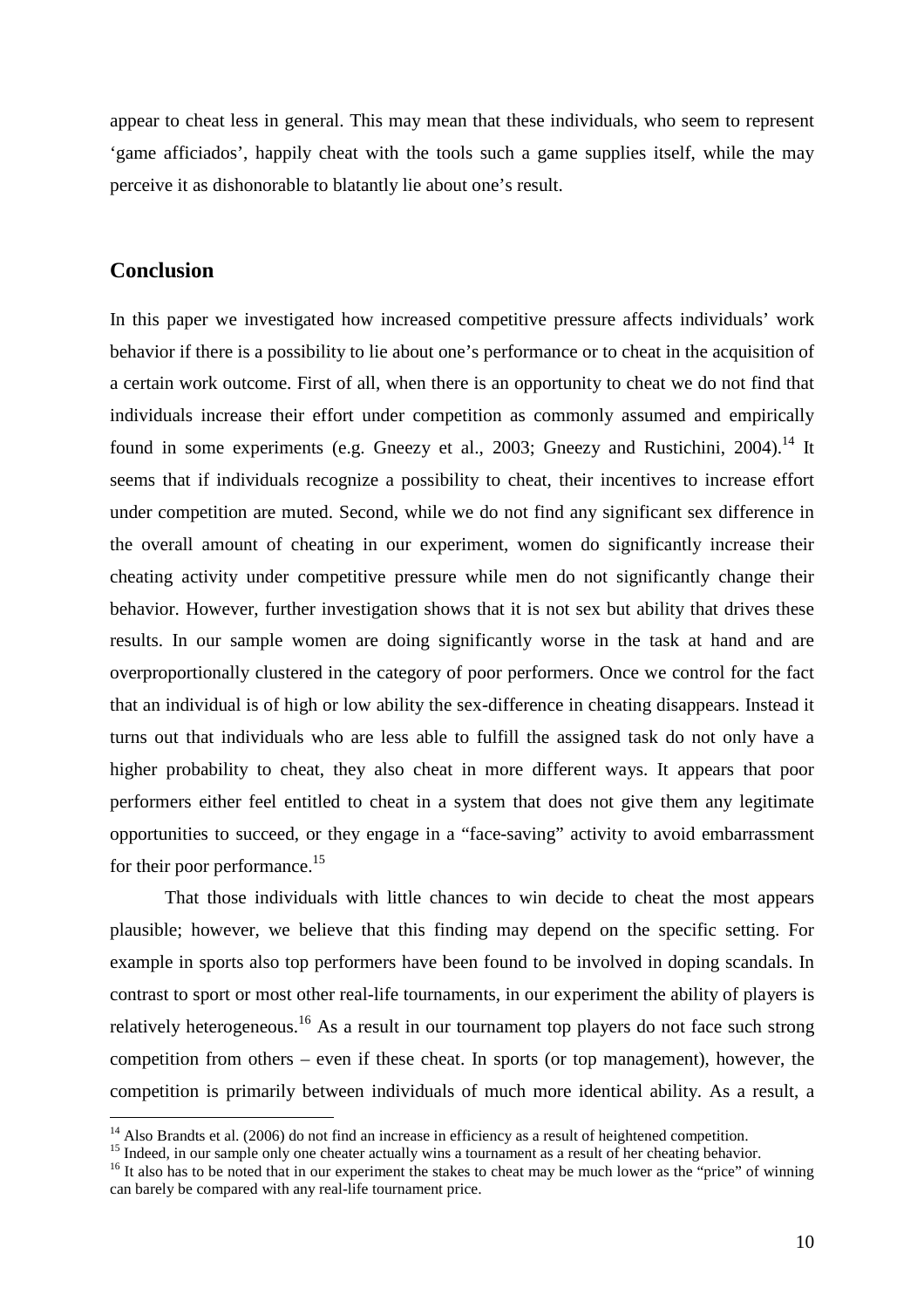little cheating may determine whether one becomes the "winner" or not, while players of lower ability may have little chance to get to the top – no matter whether they cheat or not. Also with respect to scandals in academia, where for example research results have been feigned, or accounting frauds in management it can hardly be argued that the people involved are of "low ability." It may be, however, that a temporary lack of luck or the feeling that in a competitive "dog eats dog" society one has to assist one's luck, also drives individuals of higher ability into the temptation to cheat.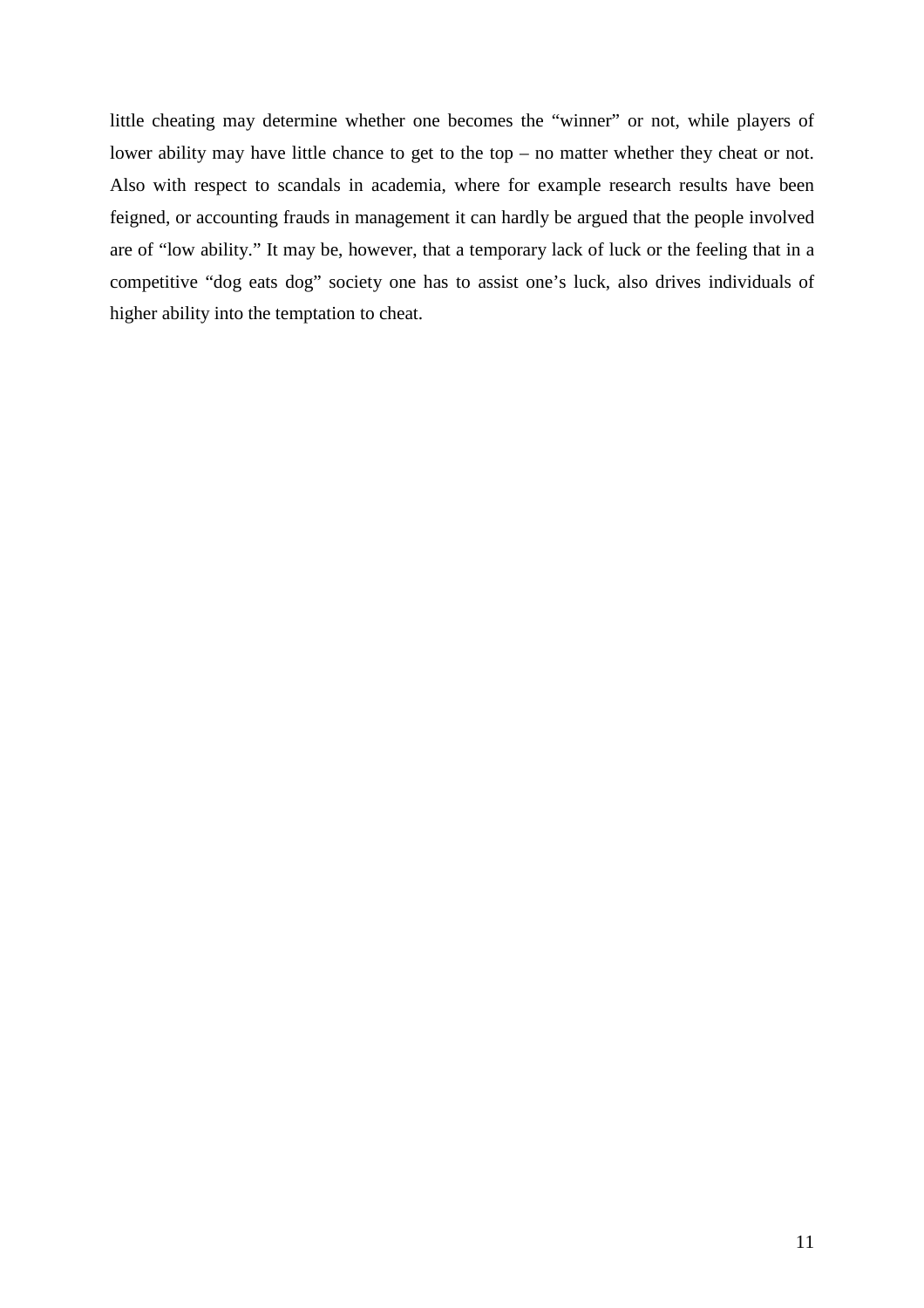### **References**

- Antonovics, Kate; Peter Arcidiacono and Randall Walsh (2003): Competing Against the Opposite Sex, Working Paper.
- Arslan, Neslihan; Christina Günther, Christiane Schwieren and Martin Strobel (2007): Women Do Not Compete? The Role of Stereotype Threat, Manuscript.
- Brandts, Jordi; Arno Riedl and Frans van Winden (2006): Competition and Well-Being, CEPR Working Paper.
- Datta Gupta, Nabanita; Anders Poulsen and Marie-Claire Villeval (2005): Male and Female Competitive Behavior: Experimental Evindence, IZA Working Paper 1833.
- Frank, Robert H. and Philip J. Cook (1995): The Winner-Take-All Society, New York: Free Press.
- Gneezy, Uri; Muriel Niederle and Aldo Rustichini (2003): Performance in Competitive Environments: Gender Differences, Quarterly Journal of Economics, 1049-74.
- Gneezy, Uri and Aldo Rustichini (2004): Gender and Competition at a Young Age, American Economic Review, 94(2), 377-81.
- Holingshead, Andrea; Gwen M. Wittenbaum; Gwen Costa Jacobsohn and Samuel N. Fraidin (2005): The Impact of Competitive Members, Working Paper.
- Niederle, Muriel and Lise Vesterlund (2005): Do Women Shy Away From Competition? NBER Working Paper 11474.
- Preston, Ian and Stefan Szymanski (2003): Cheating in Contests, Oxford Review of Economic Policy, 19(4), 612-624.
- Price, Joseph (2006): Gender Differences in the Response to Competition, Working Paper.
- Vandegrift, Donald; Abdullah Yavas and Paul M. Brown (2004): Men, Women and Competition: An Experimental Test of Labor Market Behavior, Working Paper.
- Shleifer, Andrei (2004): Does Competition Destroy Ethical Behavior? American Economic Review, 94(2), 414-418.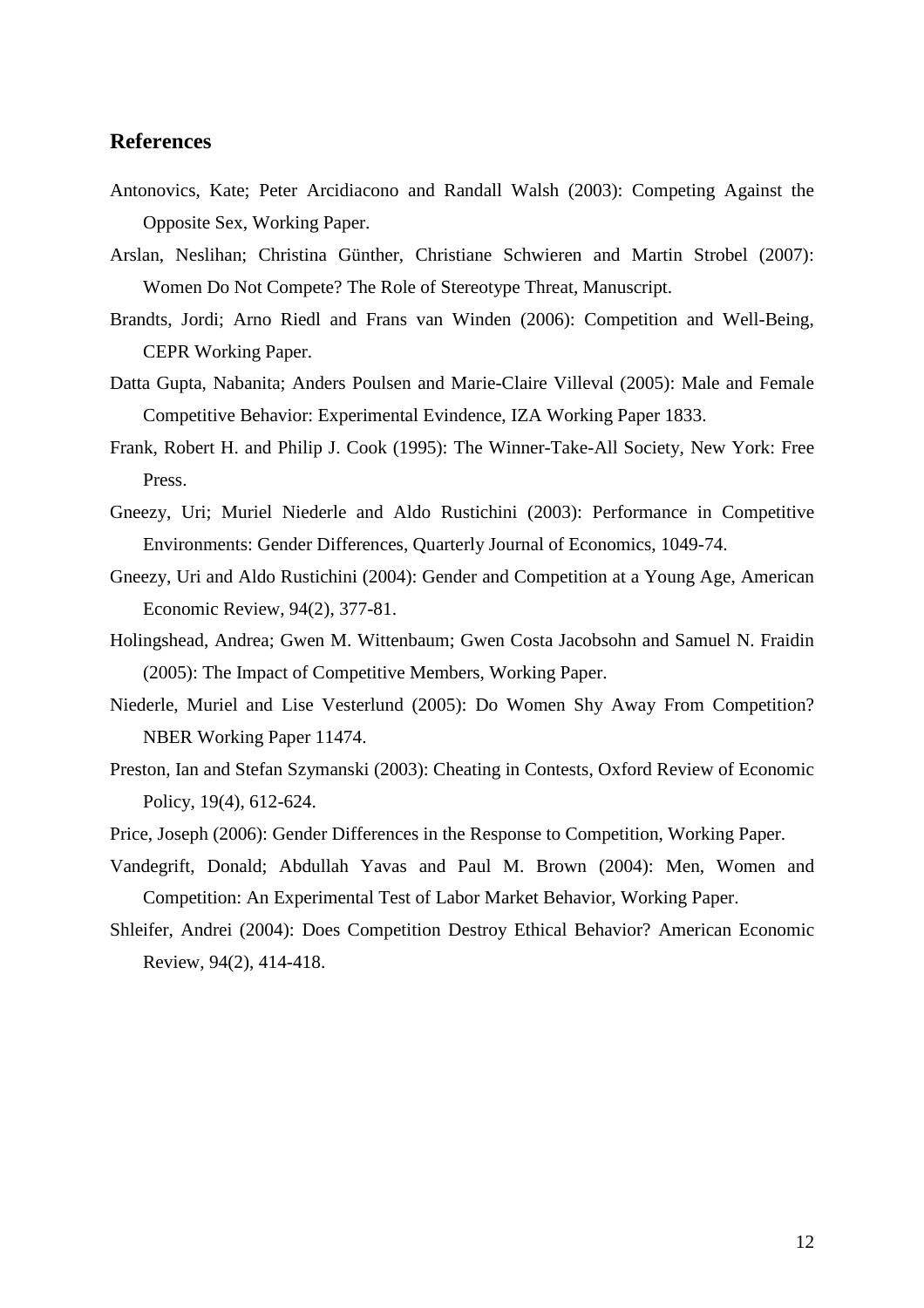## **Figures**

### **Figure 1: The maze game**



**Figure 2** 

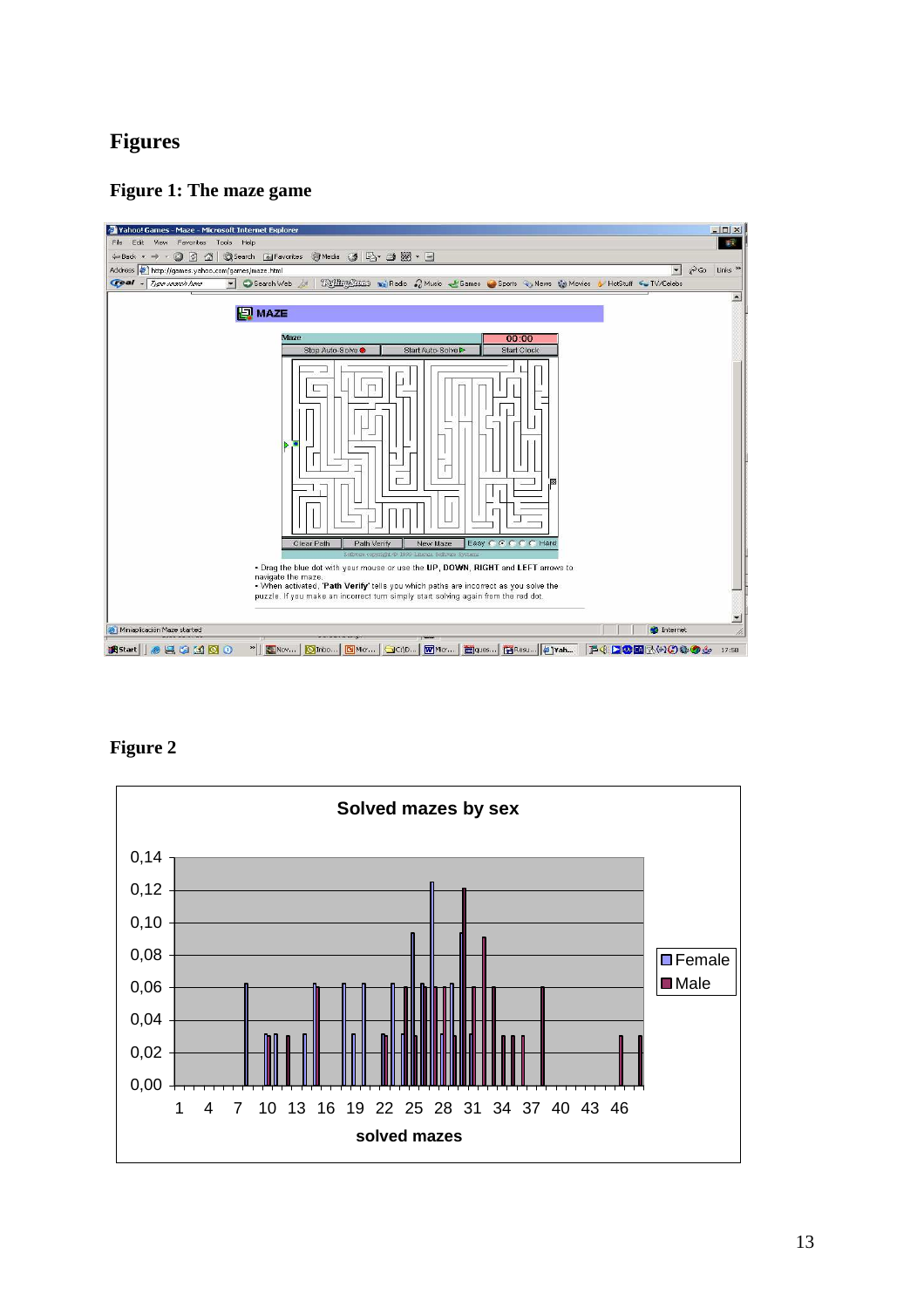

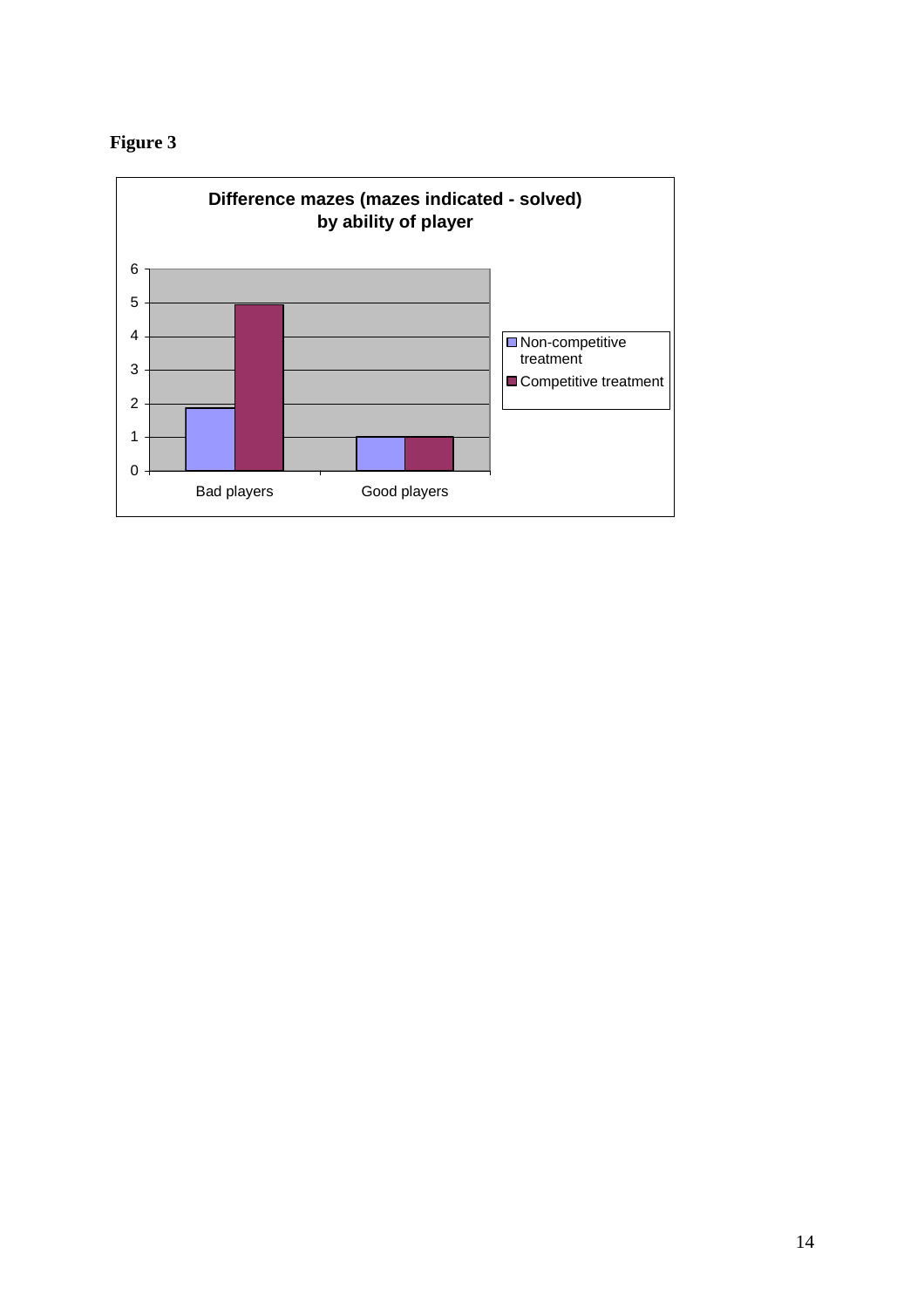## **Tables**

# **Table 1 : Descriptive statistics**

## **Non-competitive treatment**

|                                | All $(N = 32)$ |           | Women $(N=17)$ |           | Men $(N=15)$ |           |
|--------------------------------|----------------|-----------|----------------|-----------|--------------|-----------|
| Variable                       | Mean           | <b>SD</b> | Mean           | <b>SD</b> | Mean         | <b>SD</b> |
|                                |                |           |                |           |              |           |
| Mazes indicated                | 27.47          | 7.79      | 23.65          | 6.66      | 31.8         | 6.76      |
| Mazes solved                   | 26.09          | 8.17      | 22.23          | 7.11      | 30.47        | 7.17      |
|                                |                |           |                |           |              |           |
| Cheating                       |                |           |                |           |              |           |
| Any form of cheating           | 0.375          | 0.491     | 0.294          | 0.47      | 0.467        | 0.516     |
| Difference mazes $(=$ mazes    | 1.31           | 2.79      | 1.35           | 3.48      | 1.27         | 1.83      |
| $indicated - solved)$          |                |           |                |           |              |           |
| Use of difference mazes $(>1)$ | 0.312          | 0.471     | 0.235          | 0.437     | 0.400        | 0.507     |
| Use of Auto-Solve              | 0.062          | 0.246     | 0.059          | 0.242     | 0.067        | 0.258     |
| Use of Path Verify             | 0.062          | 0.246     | 0.059          | 0.242     | 0.067        | 0.258     |
| Change of level of difficulty  | 0.031          | 0.177     | $\Omega$       | $\Omega$  | 0.067        | 0.258     |
|                                |                |           |                |           |              |           |

## **Competitive treatment**

|                                | All $(N = 33)$ |           | Women $(N=15)$ |           | Men $(N=18)$ |           |
|--------------------------------|----------------|-----------|----------------|-----------|--------------|-----------|
| Variable                       | Mean           | <b>SD</b> | Mean           | <b>SD</b> | Mean         | <b>SD</b> |
|                                |                |           |                |           |              |           |
| Mazes indicated                | 28.24          | 7.52      | 25.93          | 6.23      | 30.17        | 8.11      |
| Mazes solved                   | 25.21          | 8.46      | 22.13          | 6.71      | 27.78        | 9.07      |
|                                |                |           |                |           |              |           |
| Cheating                       |                |           |                |           |              |           |
| Any form of cheating           | 0.424          | 0.502     | 0.600          | 0.517     | 0.278        | 0.461     |
| Difference mazes (mazes)       | 2.91           | 5.41      | 3.8            | 5.97      | 2.17         | 4.95      |
| $indicated - solved)$          |                |           |                |           |              |           |
| Use of difference mazes $(>1)$ | 0.394          | 0.50      | 0.533          | 0.516     | 0.278        | 0.461     |
| Use of Auto-Solve              | 0.121          | 0.331     | 0.200          | 0.414     | 0.055        | 0.236     |
| Use of Path Verify             | 0.121          | 0.331     | 0.133          | 0.352     | 0.111        | 0.323     |
| Change of level of difficulty  | $\Omega$       | 0         | $\theta$       | 0         | 0            | 0         |
|                                |                |           |                |           |              |           |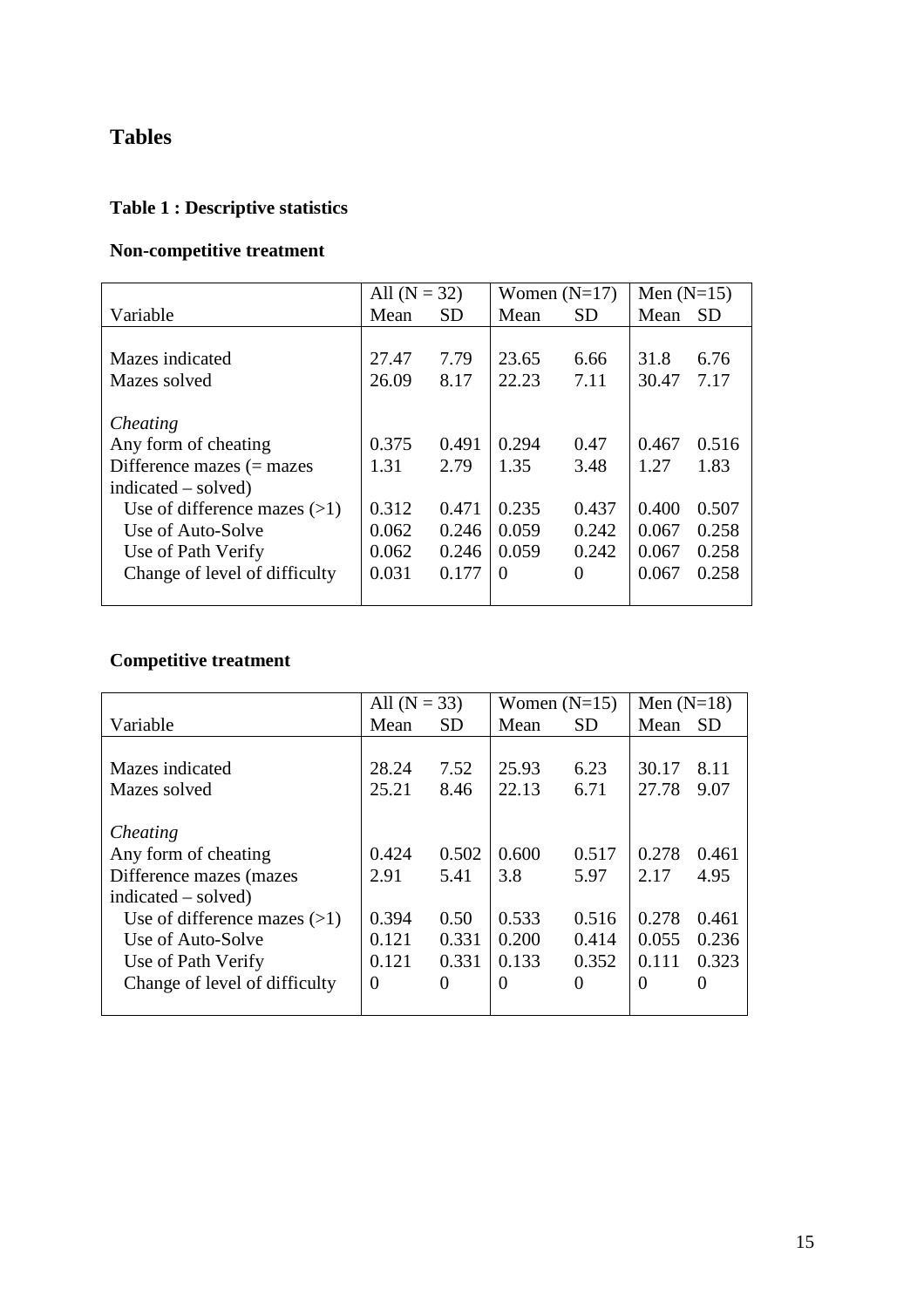|                              | (1)            | (2)            | (3)            |
|------------------------------|----------------|----------------|----------------|
|                              | cheated in any | cheated in any | cheated in any |
|                              | way            | way            | way            |
| Competitive treatment        | 0.298          | 0.414          | 0.481          |
|                              | (0.164)        | $(0.175)*$     | $(0.184)$ **   |
| Male                         | 0.175          | 0.079          | 0.132          |
|                              | (0.171)        | (0.218)        | (0.227)        |
| Competitive treatment * male | $-0.424$       | $-0.391$       | $-0.422$       |
|                              | $(0.162)$ **   | $(0.191)^{*}$  | $(0.181)$ *    |
| Studies (base: economics):   |                |                |                |
| Humanities                   |                | 0.296          | 0.264          |
|                              |                | (0.269)        | (0.320)        |
| Technology                   |                | 0.439          | 0.446          |
|                              |                | $(0.214)*$     | (0.235)        |
| Law                          |                | $-0.058$       | $-0.139$       |
|                              |                | (0.263)        | (0.248)        |
| <b>Business</b>              |                | 0.209          | 0.323          |
|                              |                | (0.178)        | (0.196)        |
| Other studies                |                | 0.245          | 0.367          |
|                              |                | (0.219)        | (0.230)        |
| Age                          |                |                | 0.027          |
|                              |                |                | (0.026)        |
| Enjoyed the play             |                |                | 0.229          |
|                              |                |                | $(0.082)$ **   |
| Enjoys games in general      |                |                | $-0.158$       |
|                              |                |                | (0.096)        |
| Observations                 | 65             | 65             | 65             |

# **Table 2: Marginal probability of any kind of cheating**

Standard errors in parentheses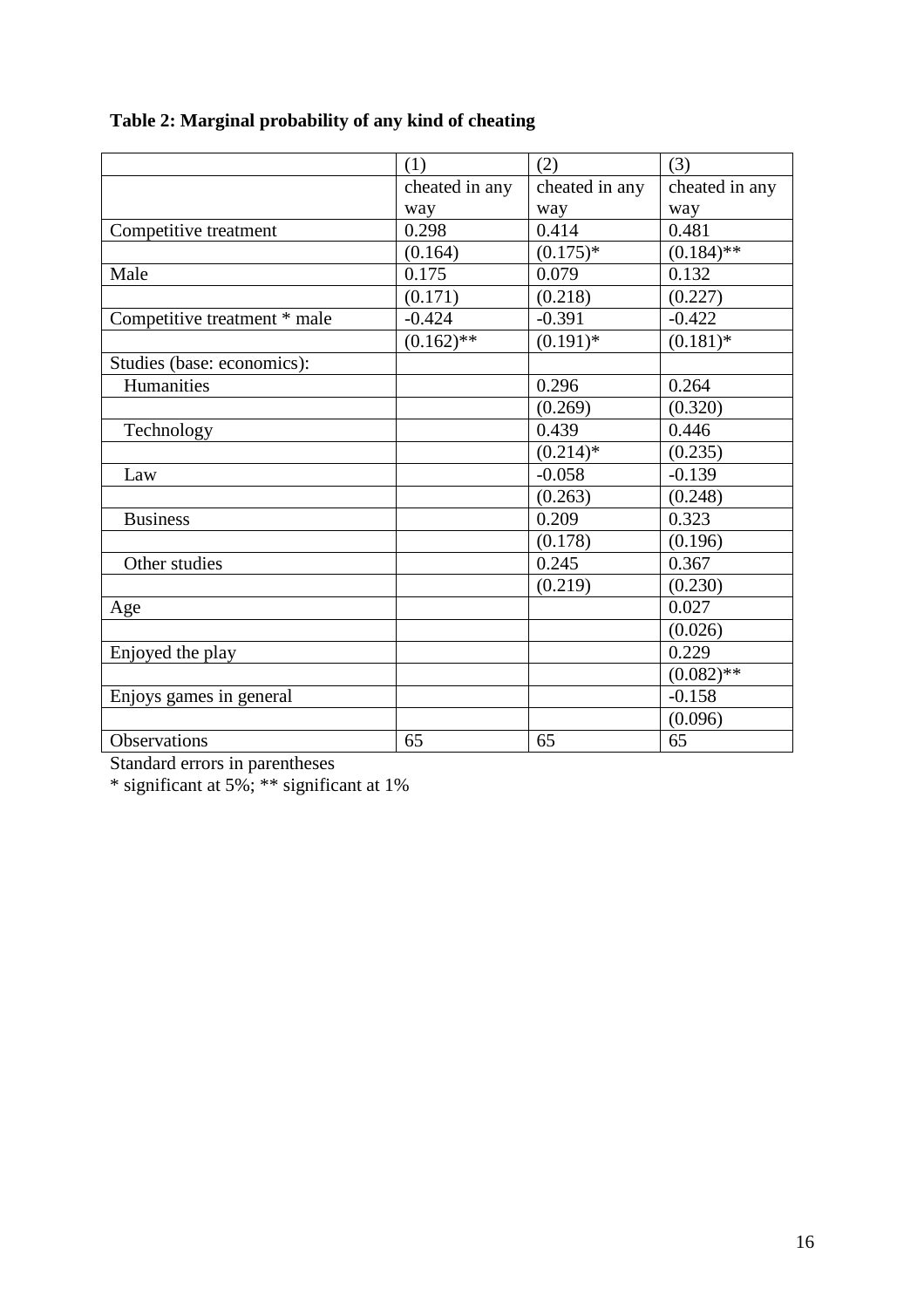# **Table 3: Descriptive statistics by ability of players**

## **Non-competitive treatment**

|                                                                                          | All $(N = 32)$ |               | Bad players<br>$(N=14)$ |               | Good players<br>$(N=18)$ |               |
|------------------------------------------------------------------------------------------|----------------|---------------|-------------------------|---------------|--------------------------|---------------|
| Variable                                                                                 | Mean           | <b>SD</b>     | Mean                    | <b>SD</b>     | Mean                     | <b>SD</b>     |
| Cheating<br>Any form of cheating<br>Difference mazes $(=$ mazes<br>$indicated - solved)$ | 0.375<br>1.37  | 0.491<br>2.78 | 0.286<br>1.86           | 0.469<br>3.90 | 0.444<br>0.89            | 0.511<br>1.45 |

## **Competitive treatment**

|                                                                                    | All $(N = 33)$ |               | Bad players<br>$(N=17)$ |               | Good players<br>$(N=16)$ |               |
|------------------------------------------------------------------------------------|----------------|---------------|-------------------------|---------------|--------------------------|---------------|
| Variable                                                                           | Mean           | <b>SD</b>     | Mean                    | <b>SD</b>     | Mean                     | <b>SD</b>     |
| Cheating<br>Any form of cheating<br>Difference mazes (mazes<br>indicated – solved) | 0.424<br>3.03  | 0.502<br>5.35 | 0.588<br>4.88           | 0.507<br>6.90 | 0.25<br>0.81             | 0.447<br>1.60 |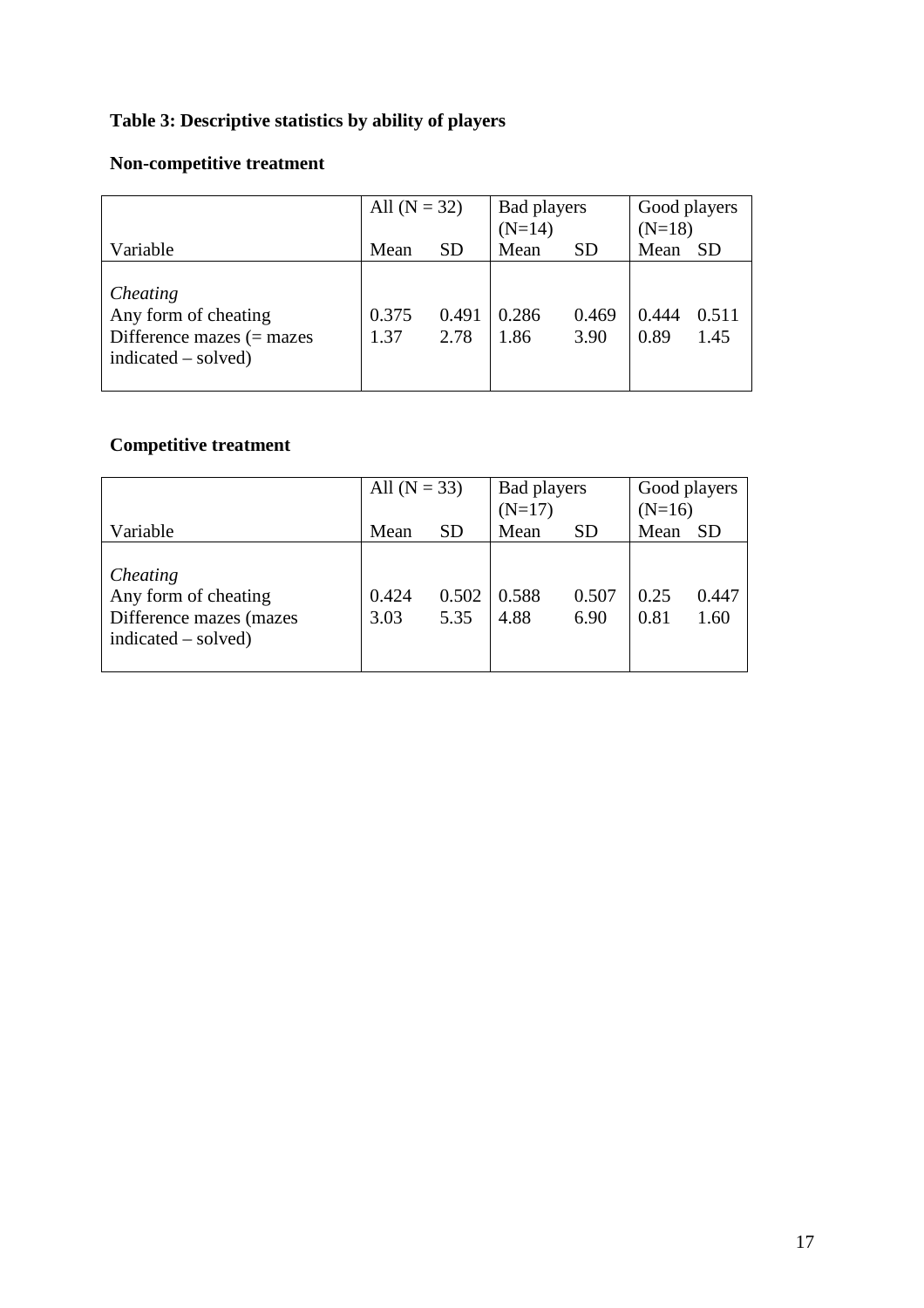|                  | (1)          | (2)         | (3)          | (4)         | (5)          | (6)                |
|------------------|--------------|-------------|--------------|-------------|--------------|--------------------|
|                  | cheated in   | cheated in  | cheated in   | cheated in  | cheated in   | cheated in         |
|                  | any way      | any way     | any way      | any way     | any way      | any way            |
| Competitive      | 0.298        | 0.412       | 0.477        | 0.422       | 0.606        | 0.691              |
| treatment        |              |             |              |             |              |                    |
|                  | (0.164)      | $(0.176)*$  | $(0.185)$ ** | $(0.174)$ * | $(0.175)$ ** | $(0.170)$ **       |
| Male             | 0.222        | 0.142       | 0.158        | 0.129       | 0.080        | 0.071              |
|                  | (0.178)      | (0.225)     | (0.234)      | (0.193)     | (0.230)      | (0.240)            |
| Competition*male | $-0.439$     | $-0.406$    | $-0.427$     | $-0.347$    | $-0.312$     | $-0.315$           |
|                  | $(0.159)$ ** | $(0.187)$ * | $(0.180)*$   | (0.198)     | (0.228)      | (0.230)            |
| Good player      | $-0.109$     | $-0.152$    | $-0.069$     | 0.105       | 0.131        | 0.303              |
|                  | (0.133)      | (0.142)     | (0.160)      | (0.196)     | (0.205)      | (0.228)            |
| Good player*comp |              |             |              | $-0.344$    | $-0.445$     | $-0.493$           |
|                  |              |             |              | (0.192)     | $(0.166)$ ** | $\sqrt{(0.152)**}$ |
| Studies:         |              |             |              |             |              |                    |
| Humanities       |              | 0.264       | 0.261        |             | 0.367        | 0.332              |
|                  |              | (0.277)     | (0.320)      |             | (0.266)      | (0.319)            |
| Technology       |              | 0.440       | 0.449        |             | 0.412        | 0.395              |
|                  |              | $(0.218)*$  | (0.236)      |             | (0.236)      | (0.264)            |
| Law              |              | $-0.115$    | $-0.161$     |             | $-0.223$     | $-0.255$           |
|                  |              | (0.254)     | (0.243)      |             | (0.212)      | (0.190)            |
| <b>Business</b>  |              | 0.238       | 0.328        |             | 0.278        | 0.380              |
|                  |              | (0.180)     | (0.195)      |             | (0.182)      | (0.197)            |
| Other studies    |              | 0.247       | 0.358        |             | 0.292        | 0.435              |
|                  |              | (0.222)     | (0.233)      |             | (0.231)      | (0.239)            |
| Age              |              |             | 0.024        |             |              | 0.042              |
|                  |              |             | (0.027)      |             |              | (0.029)            |
| Liked game       |              |             | 0.224        |             |              | 0.214              |
|                  |              |             | $(0.082)$ ** |             |              | $(0.083)*$         |
| Likes games      |              |             | $-0.150$     |             |              | $-0.144$           |
|                  |              |             | (0.098)      |             |              | (0.100)            |
| Observations     | 65           | 65          | 65           | 65          | 65           | $\overline{65}$    |

## **Table 4: Marginal probability of any kind of cheating considering quality of player**

Standard errors in parentheses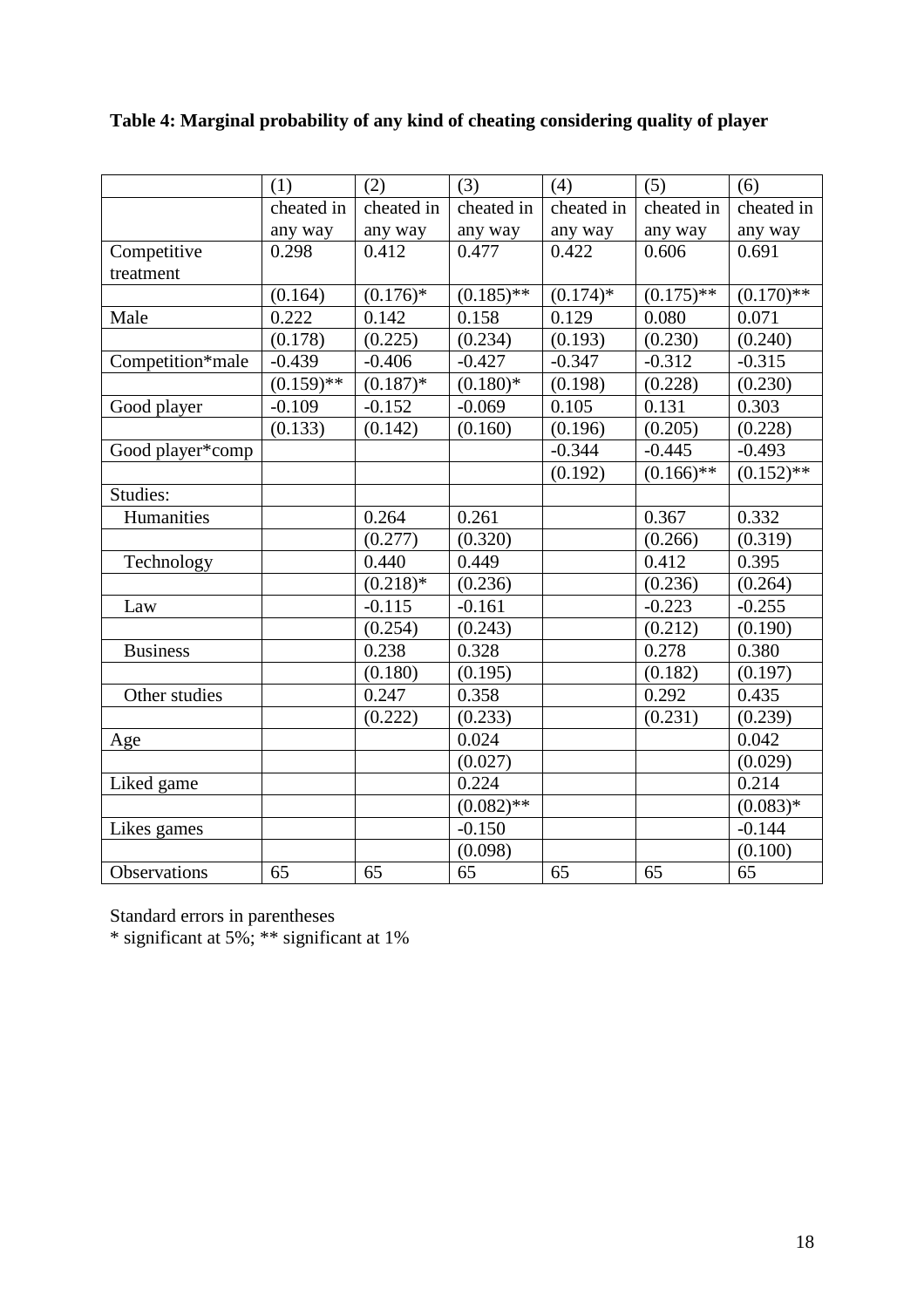|                   | (1)      | (2)      | (3)         | (4)          | (5)        | (6)          | (7)          |
|-------------------|----------|----------|-------------|--------------|------------|--------------|--------------|
|                   | nr of    | nr of    | nr of       | nr of        | nr of      | nr of        | nr of        |
|                   | ways     | ways     | ways        | ways         | ways       | ways         | ways         |
|                   | cheated  | cheated  | cheated     | cheated      | cheated    | cheated      | cheated      |
| Competitive treat | 0.777    | 0.772    | 1.016       | 1.217        | 1.096      | 1.545        | 1.921        |
|                   | (0.422)  | (0.422)  | $(0.481)$ * | $(0.527)*$   | $(0.486)*$ | $(0.578)$ ** | $(0.660)$ ** |
| Male              | 0.426    | 0.470    | 0.232       | 0.324        | 0.242      | 0.068        | 0.117        |
|                   | (0.428)  | (0.452)  | (0.551)     | (0.574)      | (0.479)    | (0.560)      | (0.583)      |
| Competition*male  | $-1.076$ | $-1.095$ | $-0.924$    | $-1.029$     | $-0.772$   | $-0.587$     | $-0.638$     |
|                   | (0.595)  | (0.599)  | (0.666)     | (0.693)      | (0.642)    | (0.698)      | (0.727)      |
| Good player       |          | $-0.097$ | $-0.229$    | $-0.025$     | 0.425      | 0.442        | 0.910        |
|                   |          | (0.322)  | (0.345)     | (0.387)      | (0.494)    | (0.516)      | (0.621)      |
| Good player*comp  |          |          |             |              | $-0.925$   | $-1.271$     | $-1.597$     |
|                   |          |          |             |              | (0.658)    | (0.716)      | $(0.807)*$   |
| Studies:          |          |          |             |              |            |              |              |
| Humanities        |          |          | 0.429       | 0.476        |            | 0.639        | 0.621        |
|                   |          |          | (0.683)     | (0.770)      |            | (0.708)      | (0.796)      |
| Technology        |          |          | 1.020       | 1.051        |            | 0.912        | 0.880        |
|                   |          |          | (0.617)     | (0.641)      |            | (0.622)      | (0.651)      |
| Law               |          |          | $-0.474$    | $-0.700$     |            | $-0.773$     | $-1.026$     |
|                   |          |          | (0.727)     | (0.785)      |            | (0.752)      | (0.819)      |
| <b>Business</b>   |          |          | 0.507       | 0.669        |            | 0.612        | 0.819        |
|                   |          |          | (0.430)     | (0.459)      |            | (0.438)      | (0.474)      |
| Other studies     |          |          | 0.375       | 0.660        |            | 0.416        | 0.760        |
|                   |          |          | (0.506)     | (0.548)      |            | (0.518)      | (0.569)      |
| Age               |          |          |             | 0.059        |            |              | 0.102        |
|                   |          |          |             | (0.064)      |            |              | (0.069)      |
| Liked play        |          |          |             | 0.578        |            |              | 0.563        |
|                   |          |          |             | $(0.198)$ ** |            |              | $(0.201)$ ** |
| Likes games       |          |          |             | $-0.373$     |            |              | $-0.358$     |
|                   |          |          |             | (0.237)      |            |              | (0.241)      |
| Observations      | 65       | 65       | 65          | 65           | 65         | 65           | 65           |

**Table 5: Ordered probability of number of ways an individual cheated (0-4)** 

Standard errors in parentheses